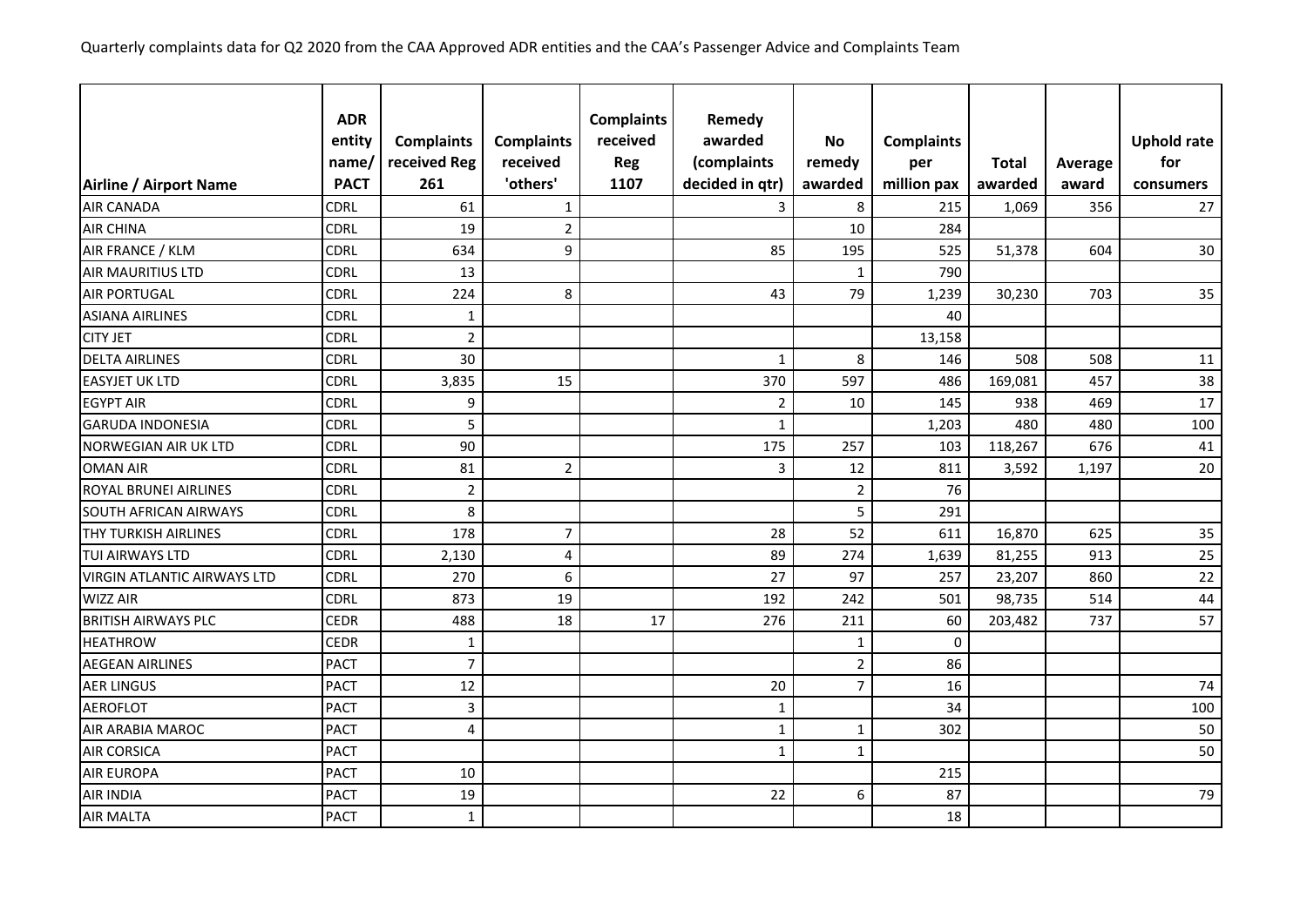| <b>AIR SERBIA</b>             | <b>PACT</b> |                         |                |              | $\mathbf 1$    |                |       |  | 100 |
|-------------------------------|-------------|-------------------------|----------------|--------------|----------------|----------------|-------|--|-----|
| <b>AIR TRANSAT</b>            | <b>PACT</b> | 70                      |                |              | $\overline{7}$ |                | 1,459 |  | 100 |
| <b>ALBA STAR</b>              | <b>PACT</b> |                         |                |              |                | 1              |       |  |     |
| ALITALIA (CAI)                | <b>PACT</b> | 5                       |                |              | 15             | $\mathbf{1}$   | 43    |  | 94  |
| <b>AMERICAN AIRLINES</b>      | <b>PACT</b> | $\mathbf 2$             |                |              | 6              | 8              | 4     |  | 43  |
| <b>AURIGNY AIR SERVICES</b>   | <b>PACT</b> | 4                       |                |              |                |                | 45    |  |     |
| <b>AUSTRIAN AIRLINES</b>      | <b>PACT</b> |                         |                |              |                | $\overline{2}$ |       |  |     |
| <b>AVIANCA COLOMBIA</b>       | <b>PACT</b> | $\overline{2}$          |                |              |                |                | 58    |  |     |
| <b>BLUE AIR</b>               | <b>PACT</b> | $\mathbf 2$             |                |              | $\mathsf{3}$   |                | 23    |  | 100 |
| <b>BLUE ISLANDS LIMITED</b>   | <b>PACT</b> | $\overline{2}$          |                |              | $\mathbf{1}$   | $\mathbf 1$    | 72    |  | 50  |
| <b>BRITISH AIRWAYS PLC</b>    | <b>PACT</b> | $\mathbf 2$             |                | $\mathbf{1}$ |                |                | 0     |  |     |
| <b>BRUSSELS AIRLINES</b>      | <b>PACT</b> |                         |                |              | 3              | $\mathbf 1$    |       |  | 75  |
| <b>CATHAY PACIFIC AIRWAYS</b> | <b>PACT</b> | $\mathbf 1$             |                | $\mathbf{1}$ |                | $\overline{2}$ | 10    |  |     |
| <b>CHINA EASTERN AIRLINES</b> | <b>PACT</b> | $\mathbf{1}$            |                |              |                |                | 26    |  |     |
| <b>CHINA SOUTHERN</b>         | <b>PACT</b> | $\mathbf{1}$            |                |              | $\overline{2}$ |                | 36    |  | 100 |
| <b>EASTERN AIRWAYS</b>        | <b>PACT</b> | $\mathbf{1}$            |                |              |                | $\mathbf{1}$   | 40    |  |     |
| <b>EMIRATES</b>               | <b>PACT</b> | 25                      |                |              | $\overline{2}$ | $\overline{2}$ | 20    |  | 50  |
| <b>ENTER AIR</b>              | <b>PACT</b> | 4                       |                |              | $\overline{7}$ | $\mathbf{1}$   | 15    |  | 88  |
| <b>ETHIOPIAN AIRLINES</b>     | <b>PACT</b> | $\overline{7}$          |                |              |                |                | 103   |  |     |
| <b>ETIHAD AIRWAYS</b>         | <b>PACT</b> | 15                      | $\mathbf{1}$   |              | 5              | $\mathbf{1}$   | 52    |  | 83  |
| <b>EUROWINGS LUFTVERKEHRS</b> | <b>PACT</b> | $\mathbf{1}$            |                |              |                |                | 4     |  |     |
| <b>EVA AIR</b>                | <b>PACT</b> | $\mathbf{1}$            |                |              | 11             |                | 24    |  | 100 |
| <b>FINNAIR</b>                | <b>PACT</b> | $\overline{4}$          |                |              | $\overline{2}$ |                | 24    |  | 100 |
| <b>FLYBOSNIA</b>              | <b>PACT</b> | $\mathbf{1}$            |                |              |                |                | 912   |  |     |
| <b>FREEBIRD AIRLINES</b>      | <b>PACT</b> | $\mathbf{1}$            |                |              |                |                | 324   |  |     |
| <b>GEORGIAN AIRWAYS</b>       | <b>PACT</b> | $\mathbf{1}$            |                |              |                |                | 1,339 |  |     |
| <b>GULF AIR</b>               | <b>PACT</b> | $\overline{2}$          |                |              |                |                | 28    |  |     |
| <b>HAINAN AIRLINES</b>        | <b>PACT</b> | $\mathbf{1}$            |                |              |                |                | 102   |  |     |
| <b>HELVETIC AIRWAYS</b>       | <b>PACT</b> |                         |                |              | $\mathbf{1}$   |                |       |  | 100 |
| <b>IBERIA</b>                 | <b>PACT</b> | 49                      | $\overline{2}$ |              | 123            | 5              | 288   |  | 96  |
| <b>IBERIA EXPRESS</b>         | <b>PACT</b> |                         |                |              | $\overline{2}$ |                |       |  | 100 |
| <b>ICELANDAIR</b>             | <b>PACT</b> | 3                       |                |              | 5              |                | 29    |  | 100 |
| JET2.COM LTD                  | <b>PACT</b> | 13                      |                |              | 5              | 8              | 8     |  | 38  |
| <b>KENYA AIRWAYS</b>          | <b>PACT</b> | $\overline{\mathbf{3}}$ |                |              | $\mathbf 1$    |                | 90    |  | 100 |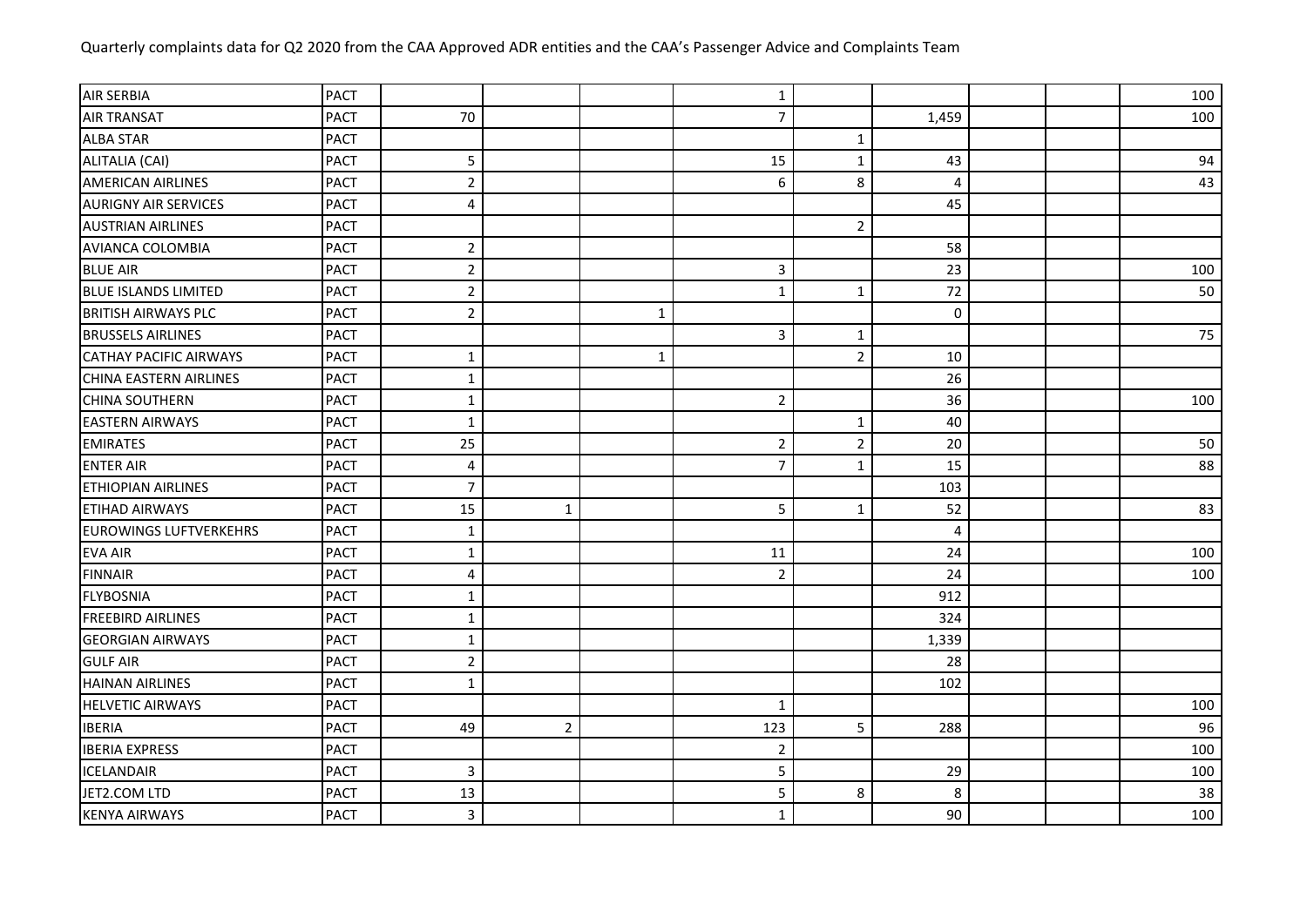| <b>KUWAIT AIRWAYS</b>          | <b>PACT</b> | $\mathbf{1}$   |              |             | $\mathbf{1}$   |              | 16             |         |     | 100 |
|--------------------------------|-------------|----------------|--------------|-------------|----------------|--------------|----------------|---------|-----|-----|
| <b>LEVEL EUROPE</b>            | <b>PACT</b> |                |              |             | $\overline{2}$ |              |                |         |     | 100 |
| <b>LOGANAIR LTD</b>            | <b>PACT</b> | 18             | $\mathbf{1}$ |             | $\overline{7}$ | 8            | 102            |         |     | 47  |
| <b>LOT-POLISH AIRLINES</b>     | <b>PACT</b> | $\overline{2}$ |              |             | $\mathbf{1}$   | 12           | 20             |         |     | 8   |
| LUFTHANSA                      | <b>PACT</b> | $\mathbf{1}$   |              |             | $\overline{2}$ | 3            | $\overline{2}$ |         |     | 40  |
| LUFTHANSA CITYLINE             | <b>PACT</b> |                |              |             | $\mathbf{1}$   |              |                |         |     | 100 |
| MALAYSIAN AIRLINES SYSTEM-MAS  | <b>PACT</b> | $\overline{7}$ | $\mathbf{1}$ |             | 3              |              | 116            |         |     | 100 |
| <b>NORWEGIAN AIR SHUTTLE</b>   | <b>PACT</b> | 20             |              |             | $\mathbf{1}$   |              |                |         |     | 100 |
| PAKISTAN INTL AIRLINES         | <b>PACT</b> | $\overline{2}$ |              |             | $\overline{2}$ | 1            | 13             |         |     | 67  |
| <b>PEGASUS AIRLINES</b>        | <b>PACT</b> | 6              |              |             | $\mathbf{1}$   |              | 43             |         |     | 100 |
| <b>QANTAS</b>                  | <b>PACT</b> | $\mathbf 2$    |              |             | $\overline{4}$ |              | 19             |         |     | 100 |
| <b>QATAR AIRWAYS</b>           | <b>PACT</b> | 14             |              |             | 27             | 3            | 26             |         |     | 90  |
| ROYAL AIR MAROC                | <b>PACT</b> | $\mathbf{3}$   |              |             | 1              |              | 75             |         |     | 100 |
| ROYAL JORDANIAN                | <b>PACT</b> | $\overline{2}$ |              |             |                |              | 71             |         |     |     |
| <b>RYANAIR</b>                 | <b>PACT</b> | 304            |              |             | 92             | 130          | 41             |         |     | 41  |
| SAS                            | <b>PACT</b> |                |              |             | 3              |              |                |         |     | 100 |
| <b>SATA AIR ACORES</b>         | <b>PACT</b> |                |              |             | 2              |              |                |         |     | 100 |
| <b>SAUDI ARABIAN AIRLINES</b>  | <b>PACT</b> | $\overline{2}$ |              |             |                |              | 22             |         |     |     |
| <b>SINGAPORE AIRLINES</b>      | <b>PACT</b> | $\mathbf{1}$   |              |             | 6              | $\mathbf{1}$ | 5              |         |     | 86  |
| <b>SRILANKAN AIRLINES</b>      | <b>PACT</b> | $\overline{2}$ |              |             | $\overline{2}$ |              | 33             |         |     | 100 |
| <b>STOBART AIR</b>             | <b>PACT</b> |                |              |             | $\mathbf{1}$   |              |                |         |     | 100 |
| <b>SUN AIR OF SCANDINAVIA</b>  | <b>PACT</b> |                |              |             | 1              |              |                |         |     | 100 |
| THAI AIRWAYS INTERNATIONAL     | <b>PACT</b> | $\overline{2}$ |              |             | 21             |              | 16             |         |     | 100 |
| <b>THY TURKISH AIRLINES</b>    | <b>PACT</b> |                |              | $\mathbf 1$ |                |              | $\overline{3}$ |         |     |     |
| <b>TITAN AIRWAYS LTD</b>       | <b>PACT</b> |                |              |             |                | $\mathbf{1}$ |                |         |     |     |
| <b>TUNISAIR</b>                | <b>PACT</b> | $\mathbf{1}$   |              |             | 1              |              | 72             |         |     | 100 |
| UKRAINE INTERNATIONAL AIRLINES | <b>PACT</b> | $\overline{4}$ |              |             |                |              | 133            |         |     |     |
| UNITED AIRLINES                | <b>PACT</b> | 8              |              |             | 15             | 5            | 21             |         |     | 75  |
| <b>VIETNAM AIRLINES</b>        | <b>PACT</b> | $\mathbf 1$    |              |             |                |              |                |         |     |     |
| <b>VUELING AIRLINES</b>        | <b>PACT</b> | 44             |              |             | 138            | 9            | 126            |         |     | 94  |
| <b>WEST JET AIRLINES</b>       | <b>PACT</b> | 13             |              |             | 3              | 2            | 181            |         |     | 60  |
| WIDEROE FLYVESELSKAP A/S       | <b>PACT</b> | $\mathbf{1}$   |              |             |                |              | 43             |         |     |     |
|                                |             |                |              |             |                |              |                |         |     |     |
| <b>Grand Total</b>             | <b>CDRL</b> | 8,465          | 73           |             | 1,019          | 1,849        | 551            | 595,610 | 585 | 36  |